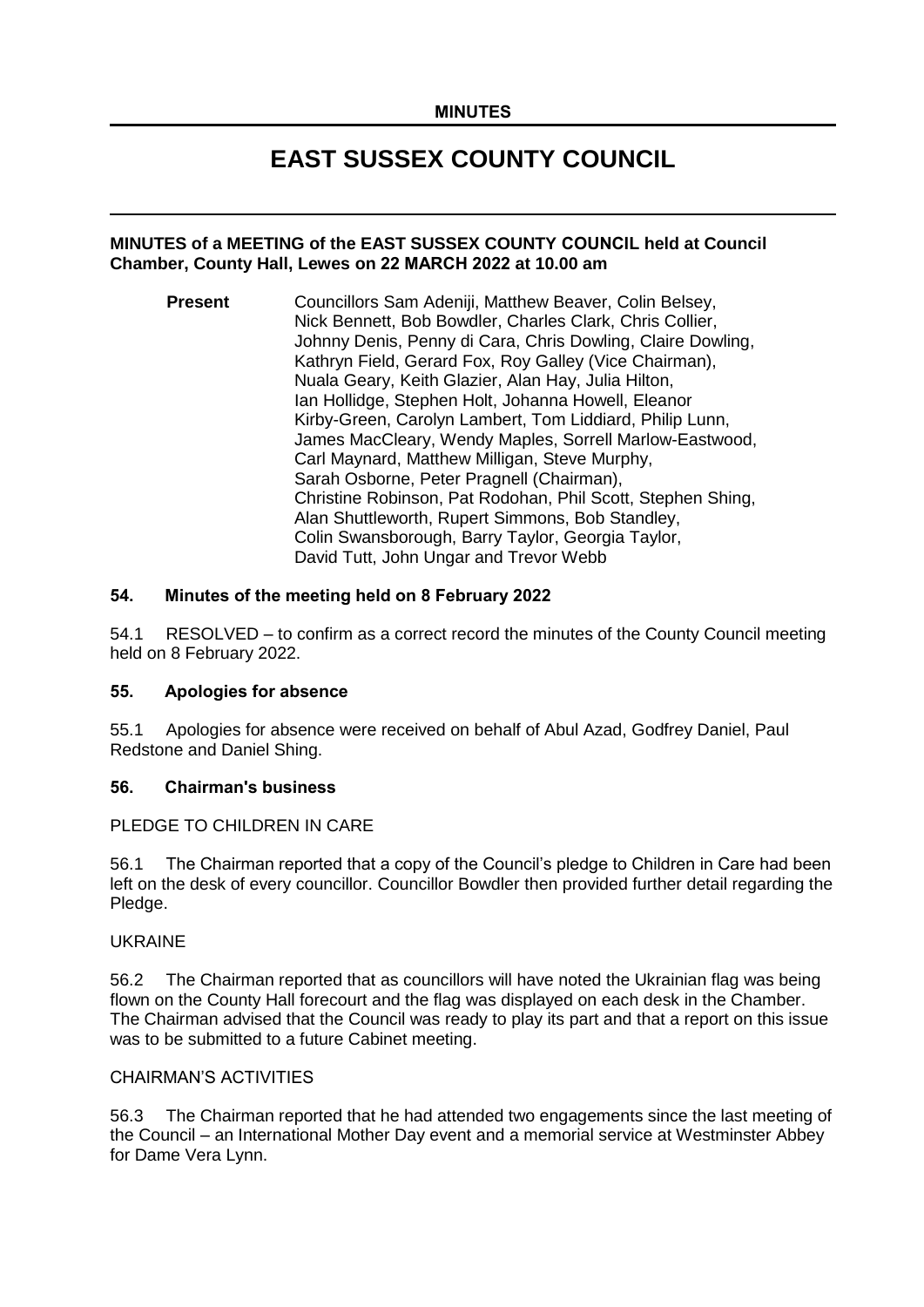# **PETITIONS**

56.4 The Chairman reported that no petitions had been presented by councillors before the meeting.

## PRAYERS

56.5 The Chairman thanked Reverend Ben Brown for leading prayers before the meeting.

## **57. Questions from members of the public**

57.1 Copies of a question from a member of the public and the answer from Councillor Fox (Chair of the Pension Committee) are attached to these minutes. A supplementary question was asked and responded to.

### **58. Declarations of Interest**

58.1 There were no declarations of interest.

### **59. Reports**

59.1 The Chairman of the County Council, having called over the reports set out in the agenda, reserved the following for discussion:

Cabinet report – paragraph 1 (Council Monitoring)

Governance Committee report – paragraph 1 (Pay Policy Statement)

Lead Member for Transport and Environment report – paragraph 1 (Notice of Motion – 20 mph zones in roads around schools and playgrounds)

#### NON-RESERVED PARAGRAPHS

59.2 On the motion of the Chairman of the County Council, the Council adopted those paragraphs in reports that had not been reserved for discussion as follows:

Cabinet report – paragraph 2 (Conservators of Ashdown Forest 2022/23 budget)

Governance Committee report – paragraph 2 (review of the Scheme of Allowances for Members)

#### **60. Report of the Cabinet**

Paragraph 1 (Council Monitoring)

60.1 Councillor Glazier moved the reserved paragraph in the Cabinet report.

60.2 The motion was CARRIED after debate.

## **61. Report of the Governance Committee**

Paragraph 1 (Pay Policy Statement)

- 61.1 Councillor Glazier moved the reserved paragraph in the Governance Committee report.
- 61.2 The motion was CARRIED after debate.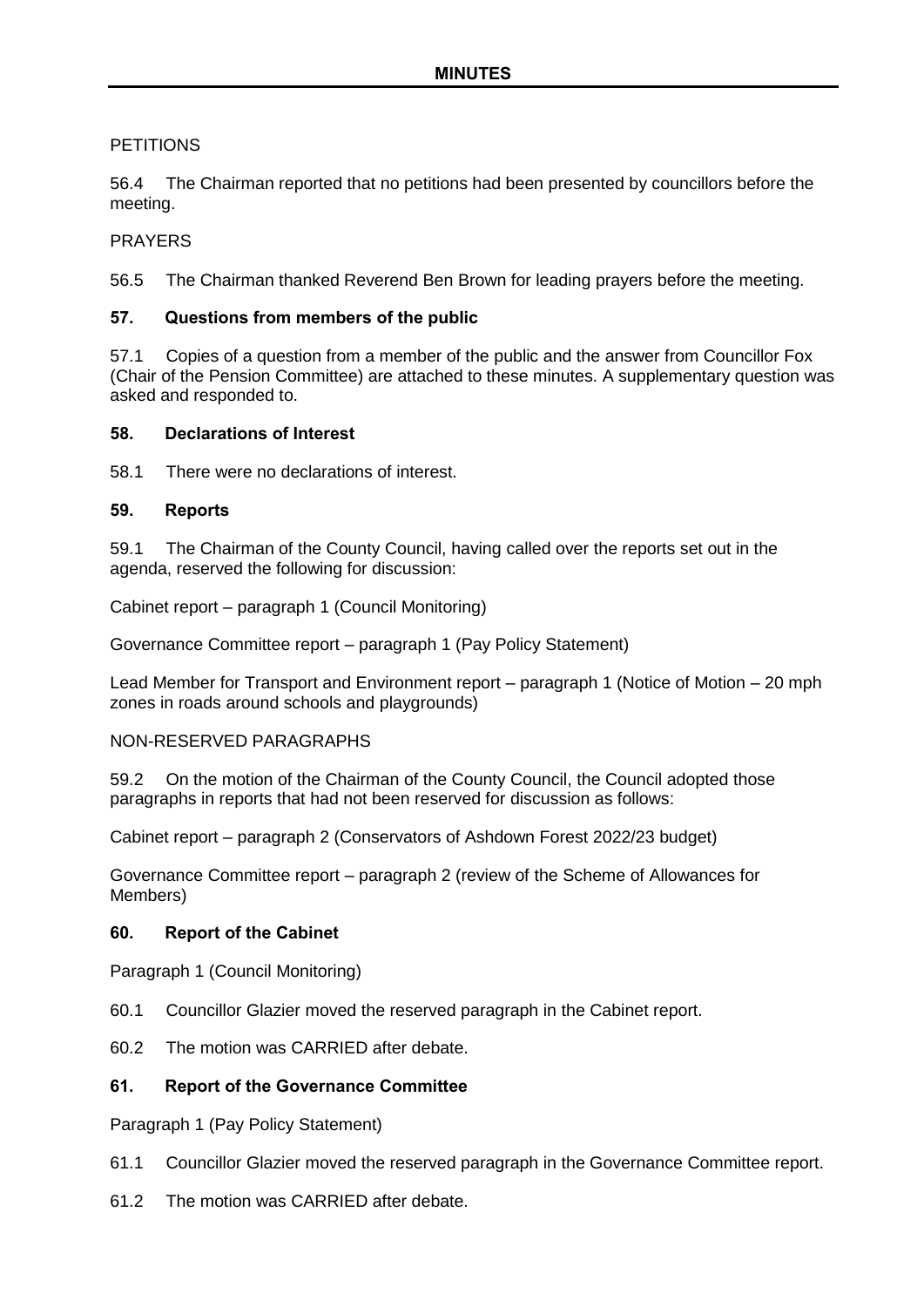## **62. Report of the Lead Member for Transport and Environment**

Paragraph 1 (Notice of Motion – 20 mph zones on roads around schools and playgrounds)

62.1 Councillor Claire Dowling moved the reserved paragraph of the Lead Member's report.

62.2 The following amendment was moved by Councillor Holt and seconded:

To delete the motion of the Lead Member for Transport and Environment and Health and insert:

- *a) That this Council recognises the work already carried out by the East Sussex Road Safety Programme to reduce speeding in our county.*
- *b) That this Council requests that the Cabinet considers increasing the number of 20mph zones in roads surrounding schools and playgrounds, to further reduce incidents, anti-social driving and near misses.*
- *c) The Council requests that a report on plans to increase the ease for residents to apply for 20mph zones be submitted to a future Cabinet meeting.*

62.3 A recorded vote on the amendment was requested and taken. The amendment was LOST, the votes being cast as follows:

### FOR THE AMENDMENT

Councillors Collier, Denis, Field, Hilton, Holt, Lambert, MacCleary, Maples, Murphy, Osborne, Robinson, Rodohan, Scott, Stephen Shing, Shuttleworth, Swansborough, Georgia Taylor, Tutt, Ungar and Webb.

## AGAINST THE AMENDMENT

Councillors Adeniji, Beaver, Belsey, Bennett, Bowdler, Clark, di Cara, Chris Dowling, Claire Dowling, Fox, Galley, Geary, Glazier, Hay, Hollidge, Howell, Kirby-Green, Liddiard, Lunn, Marlow-Eastwood, Maynard, Milligan, Pragnell, Simmons, Standley and Barry Taylor.

#### **ABSTENTIONS**

None

- 62.4 A recorded vote was taken on the motion moved by Councillor Claire Dowling as follows:
	- (1) *The County Council is committed to working with all stakeholders to tackle road safety and recognises the work already carried out by the East Sussex Road Safety Programme which resulted in a reduction in speeding reoffences, crashes and casualties;*
	- *(2) That this Council recognises the range of road safety improvements that are introduced each year, which can include 20mph schemes, traffic calming and pedestrian crossings, and endorses the current multi-faceted approach as set out in this report;*
	- *(3) The County Council endorses the simple process that is in place for residents to request road safety measures, including 20mph schemes; and*
	- *(4) The County Council recognises that the review of the East Sussex County Council Local Transport Plan will commence from Spring 2022 and requests that Road Safety interventions are part of that review.*
- 62.5 The Motion was CARRIED with the votes being cast as follows: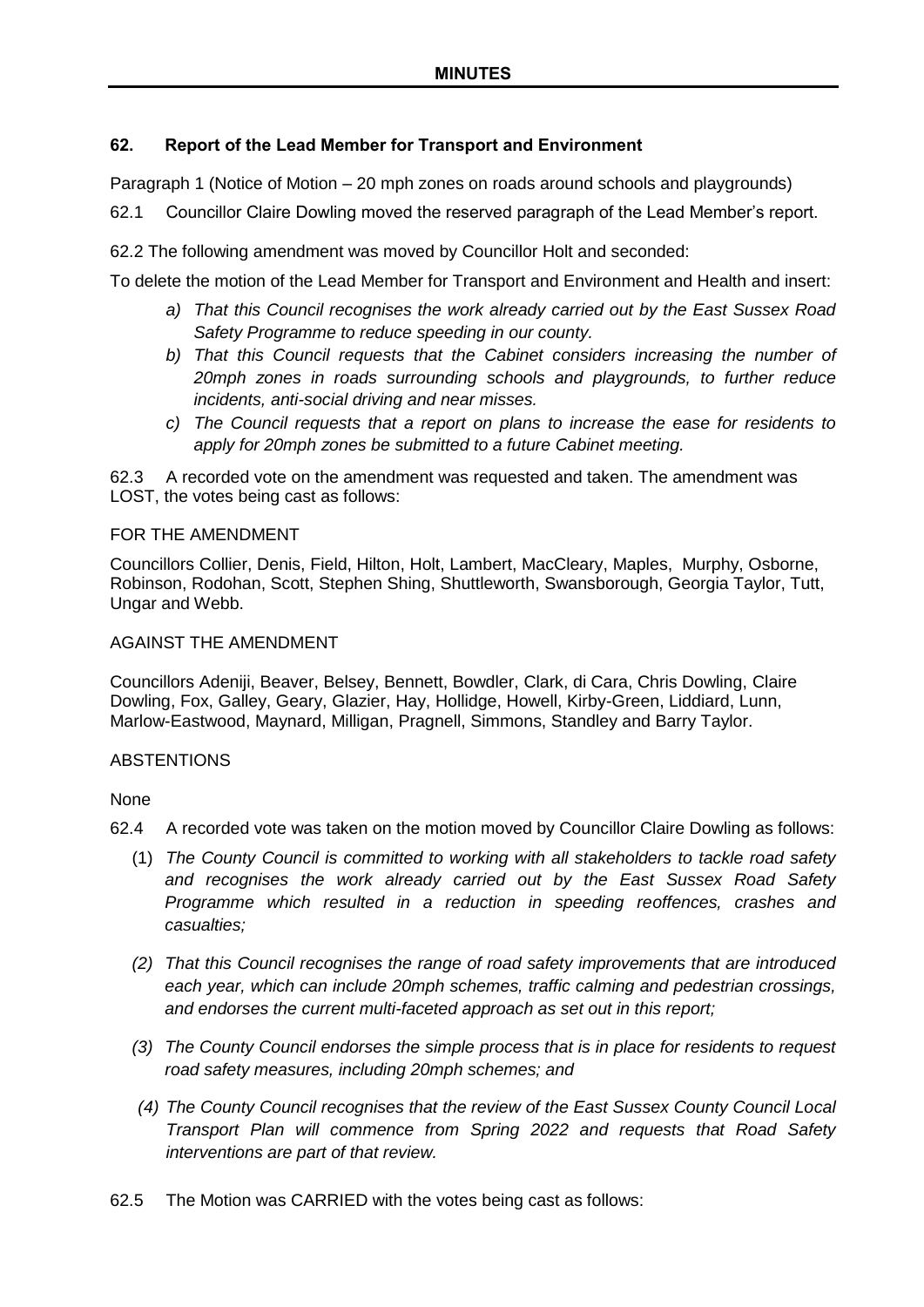### FOR THE MOTION

Councillors Adeniji, Beaver, Belsey, Bennett, Bowdler, Clark, Collier, Denis, di Cara, Chris Dowling, Claire Dowling, Field, Fox, Galley, Geary, Glazier, Hay, Hilton, Hollidge, Holt, Howell, Kirby-Green, Lambert, Liddiard, Lunn, MacCleary, Maples, Marlow-Eastwood, Maynard, Milligan, Murphy, Osborne, Pragnell, Robinson, Rodohan, Scott, Stephen Shing, Shuttleworth, Simmons, Standley Swansborough, Barry Taylor, Georgia Taylor, Tutt, Ungar and Webb.

## AGAINST THE MOTION

None.

## ABSTENTIONS

None

### **63. Questions from County Councillors**

63.1 The following members asked questions of the Lead Cabinet Members indicated and they responded:

| Questioner                         | <b>Respondent</b>                   | <b>Subject</b>                                                                                              |
|------------------------------------|-------------------------------------|-------------------------------------------------------------------------------------------------------------|
| <b>Councillor Lambert</b>          | <b>Councillor Glazier</b>           | Guidance from Government regarding<br>assistance and support for Ukrainian<br>refugees                      |
| <b>Councillor Tutt</b>             | <b>Councillor Glazier</b>           | <b>Representations to Southern Water</b><br>regarding discharges of untreated waste<br>water into the sea   |
| <b>Councillor Murphy</b>           | <b>Councillor Claire</b><br>Dowling | Closure of the A27 and other roads to<br>allow for the transportation of a large load<br>on 19 and 20 March |
| <b>Councillor Scott</b>            | <b>Councillor Claire</b><br>Dowling | Review of the policy and criteria for filling<br>potholes                                                   |
| <b>Councillor Field</b>            | <b>Councillor Glazier</b>           | Mileage allowance paid to staff                                                                             |
| <b>Councillor Stephen</b><br>Shing | <b>Councillor Claire</b><br>Dowling | Cost of licence for street parties to mark<br>the Queen's Platinum Jubilee                                  |
| <b>Councillor Denis</b>            | <b>Councillor Claire</b><br>Dowling | Installation of a bus shelter in Ringmer                                                                    |
| <b>Councillor Hilton</b>           | <b>Councillor Bennett</b>           | County Council's dealings with<br>SeaChange                                                                 |
| <b>Councillor Stephen</b><br>Shing | <b>Councillor Bennett</b>           | Plans for land adjacent to the Eastbourne<br>Road (A2270), Eastbourne                                       |

63.2 Three written questions were received from Councillors Lambert and Murphy for the Leader and Lead Member for Strategic Management and Economic Development, the Lead Member for Transport and Environment and the Lead Member for Education and Inclusion,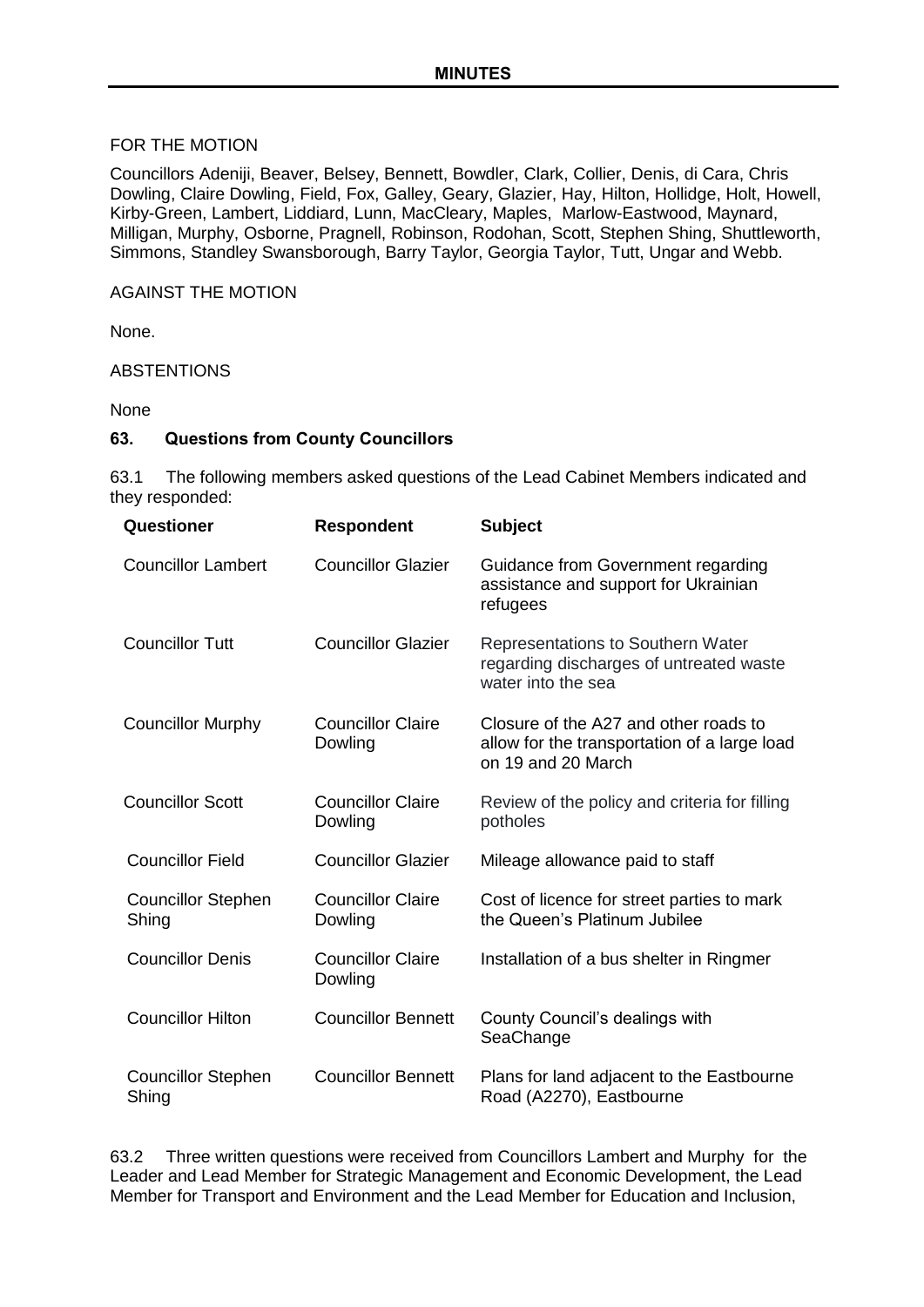Special Educational Needs and Disability. The questions and answers are attached to these minutes. The Lead Members responded to supplementary questions.

THE CHAIRMAN DECLARED THE MEETING CLOSED AT 12.09 pm

The reports referred to are included in the minute book

\_\_\_\_\_\_\_\_\_\_\_\_\_\_\_\_\_\_\_\_\_\_\_\_\_

\_\_\_\_\_\_\_\_\_\_\_\_\_\_\_\_\_\_\_\_\_\_\_\_\_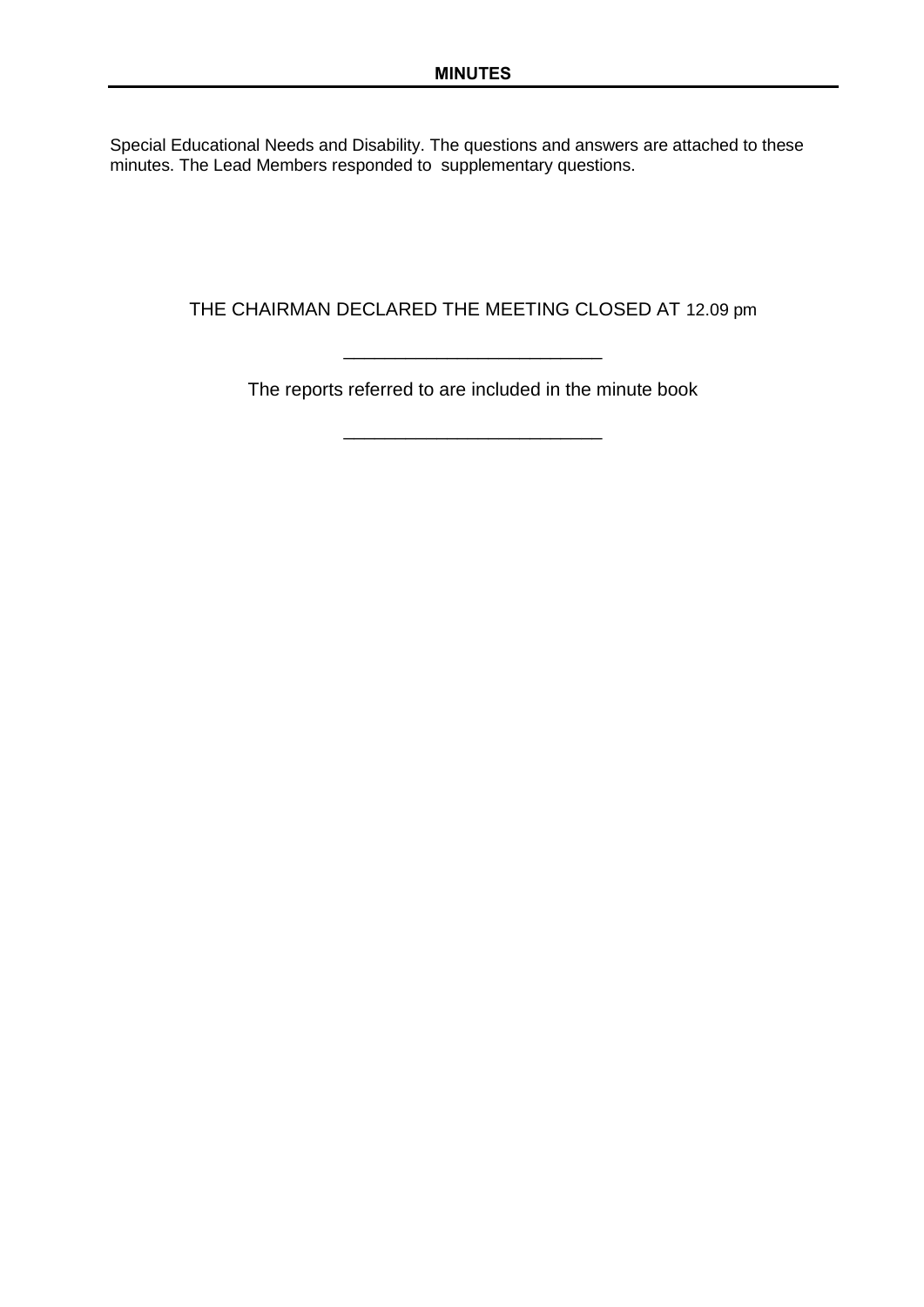# QUESTIONS FROM MEMBERS OF THE PUBLIC

# **1. Question from Elaine Hills, Brighton**

Hastings Borough Council, Lewes Town Council, Lewes District Council, Peacehaven Town Council, Bexhill Town Council, UNISON, Maria Caulfield MP and Caroline Lucas MP have all called on the East Sussex Pension Fund to divest from fossil fuels.

My own Council, Brighton & Hove City Council, has now passed three motions (in 2017, 2020 and February 2022 respectively) calling on the East Sussex Pension Fund to do so.

Moreover:

(a) the Fund now appears to have shrunk its investments in fossil fuels down to something like 0.5% of the Fund's total assets;

(b) the Fund's current policy of 'engaging' with fossil fuel companies has failed to align a single oil & gas major with the goal of limiting global warming to 1.5ºC;

(c) some 1,500 institutions around the world – collectively worth over \$39 trillion – have already made some form of divestment commitment, including six UK pension funds;

(d) a public commitment to fully divest the East Sussex Pension Fund from fossil fuels over the next five years poses no financial risk to the Fund;

(e) by making such a public commitment, the Fund would be sending a powerful signal to policymakers to get serious about tackling the climate emergency, which requires the rapid phasing out of fossil fuels.

Given the above facts, why does the East Sussex Pension Fund continue to reject the calls for it to make a public commitment to fully divest from fossil fuels over the next five years?

# **Response by the Chair of the Pension Committee**

The Pension Fund has stated in its Statement of Responsible Investment Principles, and through other communication channels, that it does not agree with blanket divestment of any sector; this is not effective stewardship of our beneficiaries pensions and the Fund must ensure it invests in a wide range of assets and be an active owner of those assets. The Fund also states that it retains the ability to divest from individual companies where material risks remain following engagement activity. This approach is supported by government advice and the Funds advisers. As part of its climate strategy the Fund has removed all exposure to fossil fuel companies where there is no active decision to hold those companies – so we do not invest in a fossil fuel company just because it is in an index. The Fund's very limited exposure to fossil fuel companies is held through its investment managers who carry out significant research and are actively engaging with the companies. In addition to this, the Fund has invested 10% of its assets specifically to climate impact solutions and 15% to passive like equities that are more resource efficient or Paris aligned. A large portion of the portfolio is also invested in real assets such as property and infrastructure.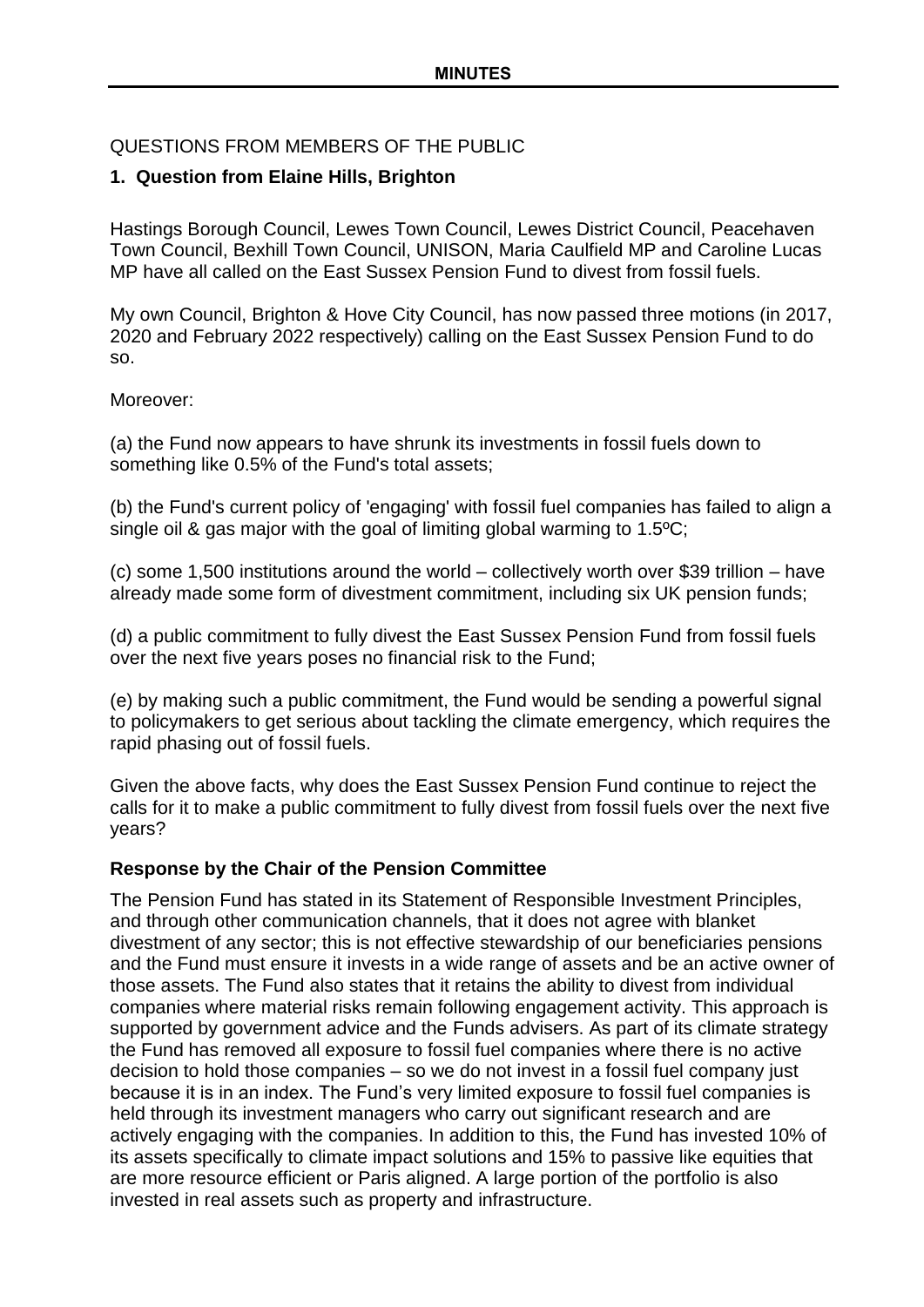To remove a fossil fuel company from the Fund does not change real world carbon emissions as it does not reduce the global demand for those fossil fuels, it instead moves the problem elsewhere – either to an investor who is less climate conscious or to increase the market share of national oil companies who are less transparent about their activities and have higher carbon footprints per unit of fuel on average than listed fossil fuel companies.

There has been significant moves in the right direction of a number of fossil fuel companies as a result of active ownership by investors. Research published by the Transition Pathway Initiative in November 2021 finds that "three oil and gas firms – Occidental Petroleum, TotalEnergies and Eni – have set emissions reduction targets which are ambitious enough to reach net zero by 2050 and to align with TPI's 1.5°C benchmark". The Pension Fund believes that by exercising its powers as shareholders we can influence high emitting companies to effectively transition a low-carbon world and actively reduce real world carbon emissions. This can be done by investors bringing shareholder resolutions on climate disclosures and climate strategy and by voting against management or auditors where climate strategy is insufficient. An example where engagement is starting to see some results is with the vote to put three people on the board of ExxonMobil in 2021 who have expertise and experience in transitioning away from fossil fuels – the Funds Investment managers voted on our behalf to help make this happen. Since this change in Board membership ExxonMobil are no longer planning to increase oil production in the years to 2025 and has started to invest in decarbonization strategies with targets for greenhouse gas emission reductions. There is still a long way to go but this shows a marked change in the company as a result of this active ownership. The Fund publishes a report on engagement activity quarterly and is submitting its response to the FCA's 2020 Stewardship Code this summer.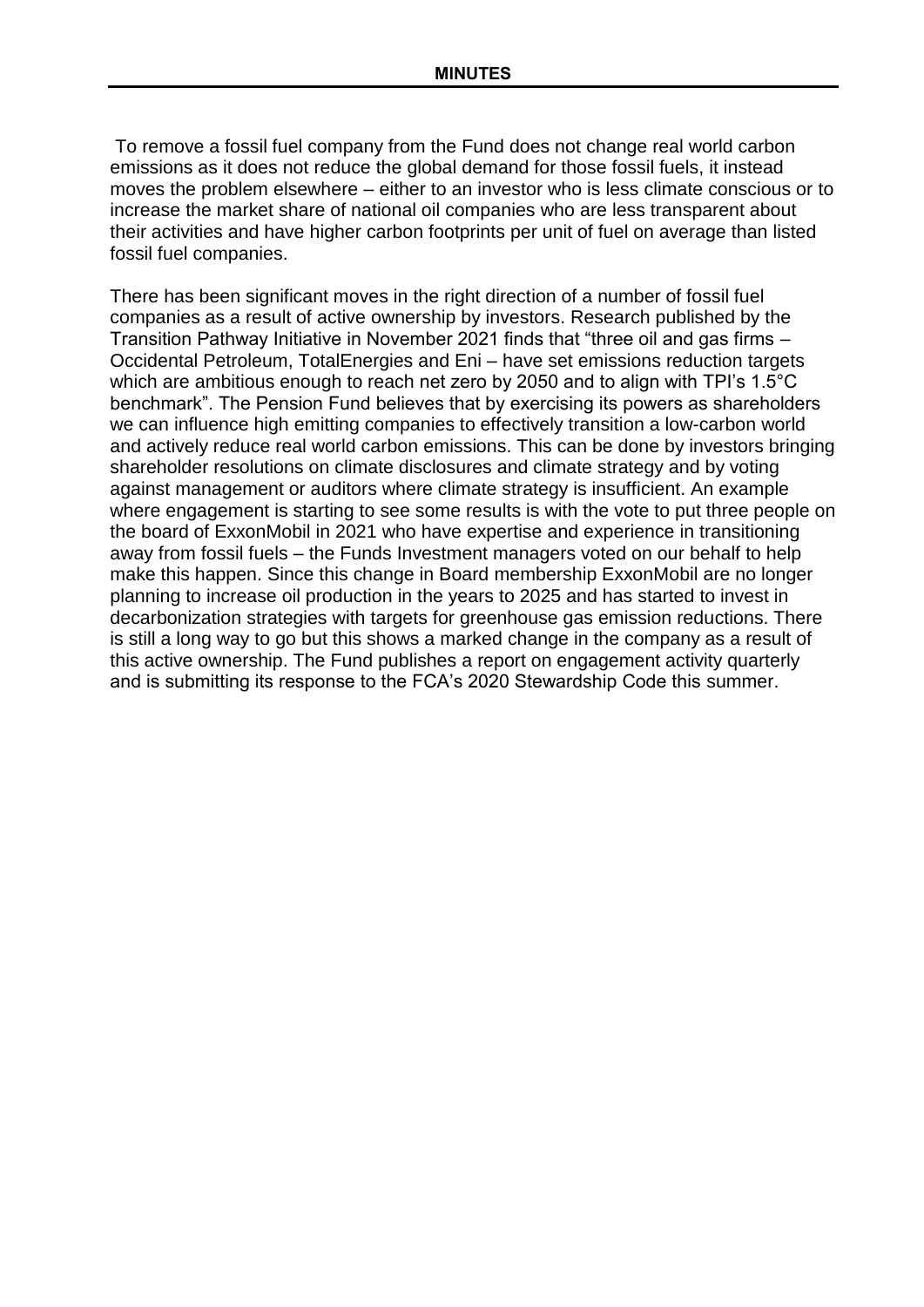# **WRITTEN QUESTIONS PURSUANT TO STANDING ORDER 44**

# **1. Question by Councillor Lambert to the Leader and Lead Member for Strategic Management and Economic Development**

A number of councils across the country such as Liverpool, Westminster, Dundee and Kent are all starting to use the social media platform TikTok. TikTok has 1.5 billion global users, 40% of which are aged 16–24 and has growing popularity in the UK. It is a very mobile and flexible medium enabling the production of short videos and access to other information sources. Liverpool also predict that older users will start to explore the possibilities of TikTok.

East Sussex County Council could consider the use of TikTok to assist with communicating valuable information to young people in particular, including offering access to safeguarding, mental health support, advice and support to care leavers, careers advice and skills communication. For older people, it could be used, for example, to assist with recruitment into the care sector.

Will East Sussex County Council explore and consider the use of TikTok as a valuable addition to its communication platform?

# **Answer by the Leader and Lead Member Strategic Management and Economic Development**

East Sussex County Council has made use of TikTok during the pandemic, with advertising aimed at 16-24 year-olds. We are considering how we could make greater use of the platform in future where appropriate. Our surveying of residents shows that 82% of 16-24 year-olds in East Sussex use TikTok regularly. (For 25-44 year-olds it's 44%, for 45-59 year-olds it's 7% and for people aged 60+ it's 6%)

The council runs corporate accounts for Facebook, Twitter, LinkedIn, Instagram and Youtube. In addition to corporate accounts, many teams and departments run their own social media accounts, though all are operated via a central management tool (Hootsuite) to guarantee security and governance. There are 105 social media accounts currently operated by ESCC.

In the year to December 2021, ESCC accounts replied 27,000 times to questions or comments from residents.

# **2. Question by Councillor Lambert to the Lead Member for Transport and Environment**

Brighton and Hove City Council have been piloting School Streets closures since 2019 and now have an established School Streets programme.

School Streets support the safe movement of children to and from school by creating streets that allow for more walking, cycling, and scooting. Motor vehicle access to streets near school entrances is restricted during school drop off and pick up times which reduces vehicle congestion around the school gates, including engine idling, and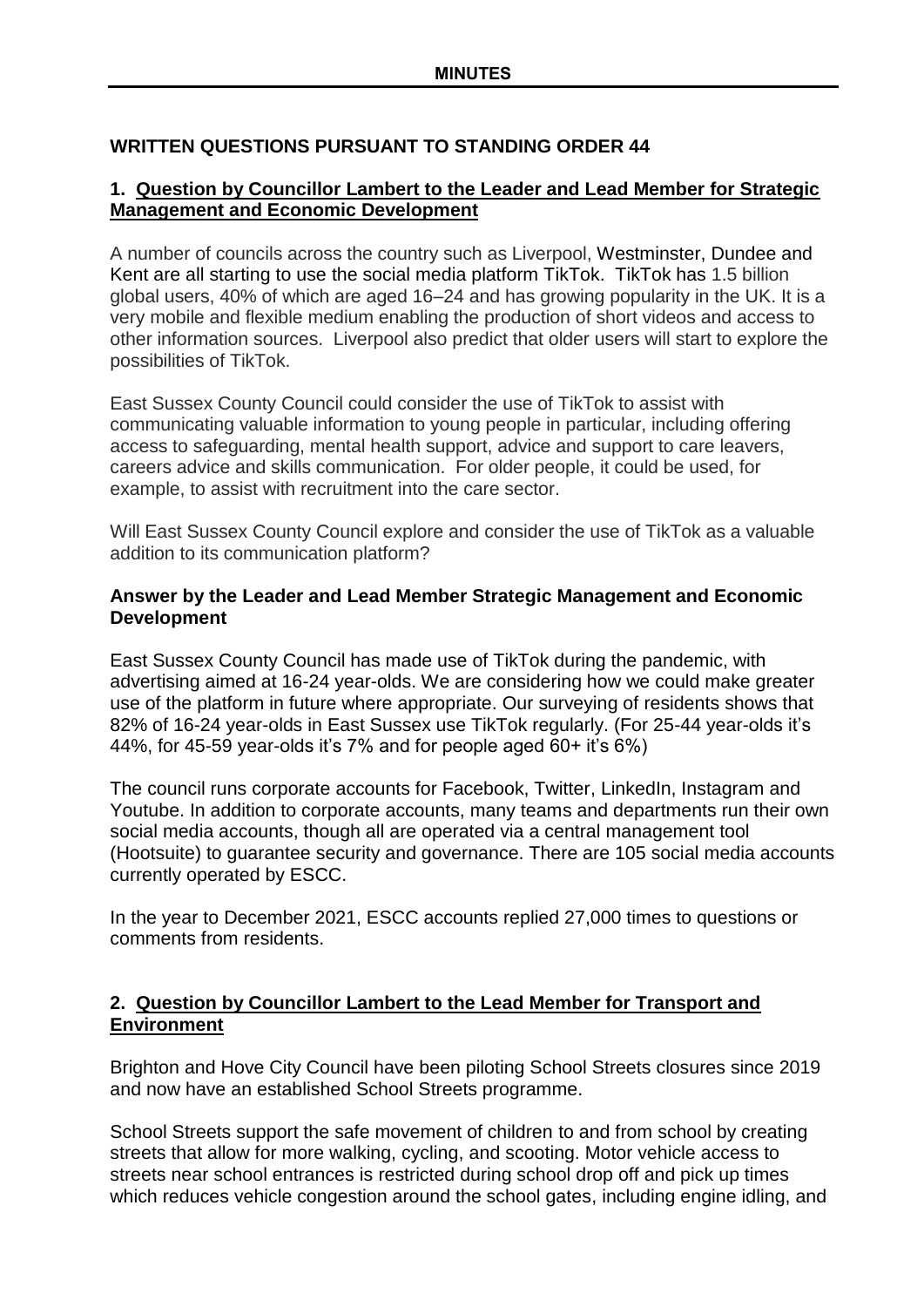improves road safety. This in turn encourages and enables active and sustainable travel by children and their parents/carers on the school journey.

School Streets aligns with central government policy including the Gear Change vision document (July 2020) which sets out the national ambition to make walking and cycling the natural choice for short journeys, or as part of a longer journey. East Sussex County Council also has its own transport plans which equally seek to shift how people travel – prioritising walking and cycling for shorter journeys and public transport for longer journeys.

An expected amendment to the Traffic Management Act 2004 will grant Local Authorities in England greater enforcement powers, including the use of automatic number plate recognition (ANPR) cameras, which could positively impact on the delivery of any School Streets programme in future years. I understand that the Department for Transport have already asked Local Authorities interested in the enforcement powers to submit an application registering interest and potential locations.

Will East Sussex County Council agree to consult on and investigate the practicalities of piloting a School Streets scheme in the three roads immediately around Seaford Primary school with a view to rolling this out in other places if it is successful? Seaford Primary School sits at the bottom of three closed cul-de-sacs (Wilkinson Way, Chapel Close and Foster Close). Access to the school is via narrow residential roads and there have been consistent complaints from parents about dangerous maneuvering and parking, including driving along the pavement. The proposal has strong support from the Head of Seaford Primary school.

# **Answer by the Lead Member for Transport and Environment**

As Councillor Lambert will hopefully be aware, through the second tranche of Emergency Active Travel funding we received last year, the County Council undertook a School Streets trial project with six schools across the County. These trials operated over a six week period between 21 March and 5 May 2021.

Following the subsequent evaluation, three of the schools who participated in the trial have been prioritised to assess for potential permanent school street measures. These are:

- All Saints CofE Primary School in Bexhill,
- Southover CofE Primary in Lewes, and
- Langney Primary Academy in Eastbourne

Collaborative design workshops have recently been undertaken with each of these schools and the wider community to:

- $\bullet$  reflect on the outcomes of last year's six week trial;
- consider the potential issues and opportunities/solutions of a permanent scheme; and
- to develop a concept design for a permanent school streets scheme in the locality.

We will be reviewing the outcomes of the workshops and concept designs to establish whether any of the schemes can be brought forward for further design work and consultation. If so, we will look to seek appropriate funding to enable their delivery.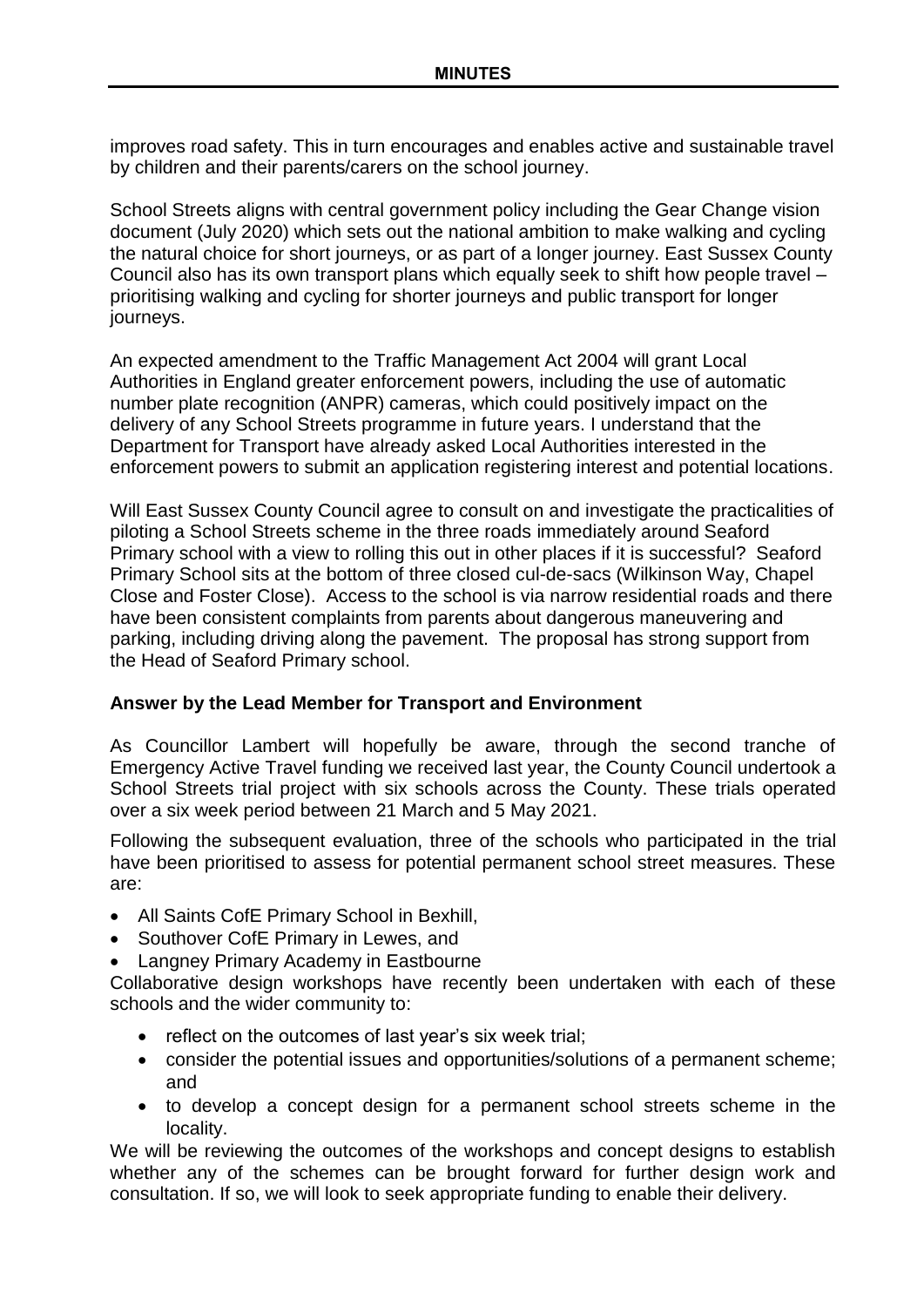In reviewing our Local Transport Plan, which will start this year, we will need to consider the development of an approach to potentially deliver schemes which re-allocate road space. As part of this, consideration will need to be given towards the potential inclusion of annual school streets schemes programme within the Council's capital programme of local transport improvements.

Therefore, aside from the three schools referred to earlier, we are currently not in a position to consider a pilot School Streets scheme for Seaford Primary or any other schools in the county at this current time.

To support the development of a longer term approach, officers are engaging with the sustainable transport charity, Sustrans, at their national networking events for local authorities delivering school streets schemes. In addition, officers have also engaged with both Brighton & Hove City Council and Kent County Council regarding the approaches they have used to deliver School Streets schemes in their respective geographies.

We are aware of the expected amendment to the Traffic Management Act 2004, which would grant Local Authorities in England greater enforcement powers, including the use of automatic number plate recognition (ANPR) cameras, and how these could potentially be utilised as part of a School Streets scheme.

However, we have not currently registered an interest or identified potential locations for using ANPR and its use will need to be considered as part of developing our School Streets schemes.

# **3. Question by Councillor Murphy to the Lead Member for Education and Inclusion, Special Educational Needs and Disability**

There being approximately 1500 houses that currently have planning permission on greenfield sites in the south and east of Hailsham plus an additional 200 houses that were refused planning in Station Road only two weeks ago. If you walk the fields there for that application you will see reptile barriers have already been erected in those particular fields. The people of Hailsham are constantly saying that the infrastructure of the town is not keeping pace with all the housing developments.

Will the Lead Member carry out a meaningful and timely investigation of the primary school places and nursery provision places in Hailsham?

# **Answer by the Lead Member for Education and Inclusion, Special Educational Needs and Disability**

The Council's School Organisation Plan provides our forecasts for all areas of the county including Hailsham.

Over the last 10 years there have been around 2300 units of new housing completed in Hailsham, and this has significantly boosted pupil numbers in the town. However, the current general downward trend in births across the county has partly offset the impact of new housing. Also, high numbers of Hailsham families continue to opt for places in surrounding rural schools. An analysis of the January 2021 school census revealed that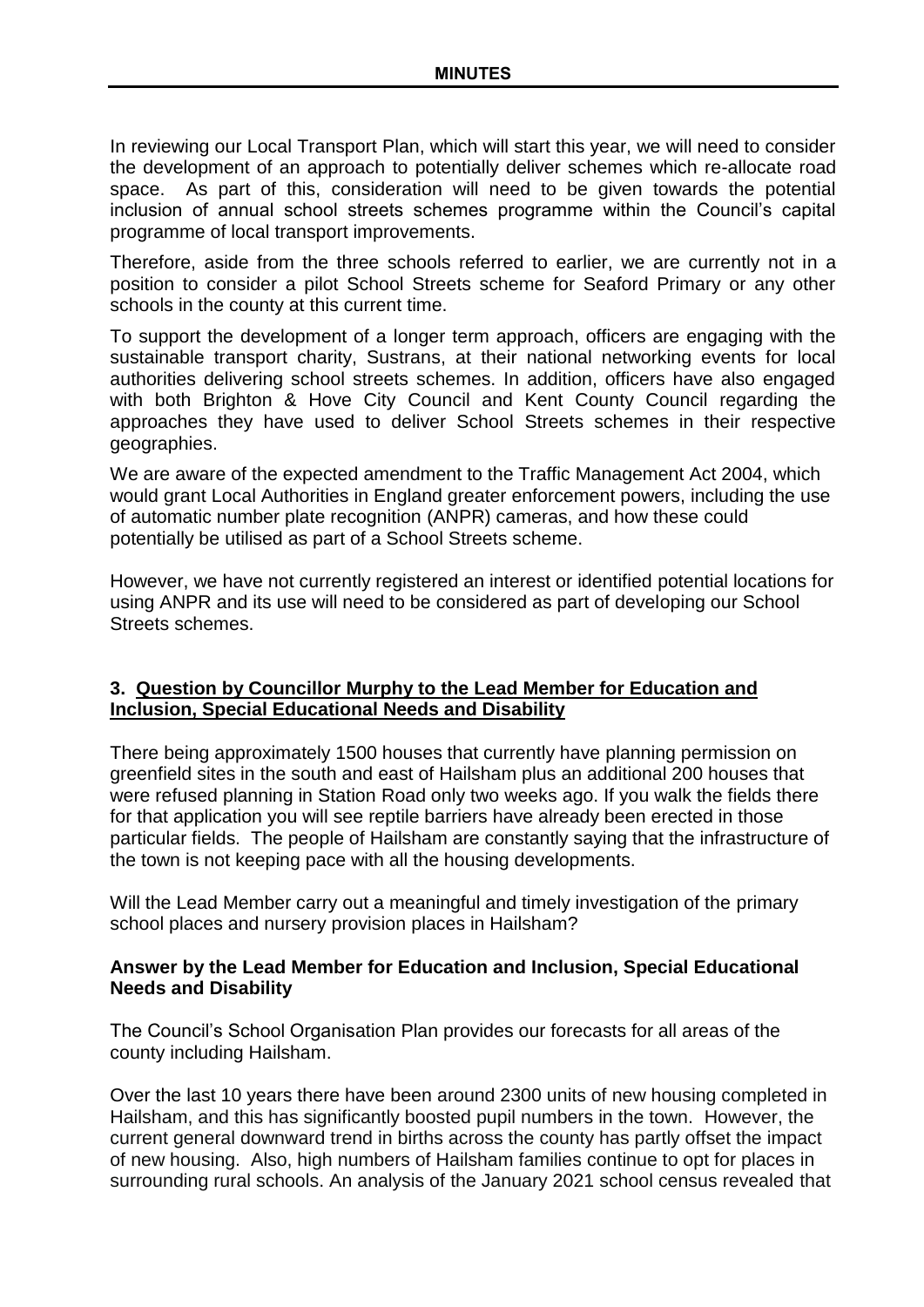the numbers of Hailsham children in surrounding schools ranges from 53 to 98 per primary year group cohort.

For the above reasons, reception (Year R) intakes in Hailsham have not been as high as originally predicted least to 2024/25, numbers are unlikely to exceed 300 and, in most years, may stay within 270. The current PAN for Year R across the town is 330.



The latest GP registration data, from October 2021, suggests that 330 Yr R places are likely to be more than sufficient for 2023/24 and 2024/25, but that in 2025/26 numbers will be closer to the PAN of 330.

The predicted general upswing in births, coupled with the likely continuation of significant levels of new housebuilding in Hailsham, is likely to mean that from some point in the second half of this decade or early in the next, the number of primary places required in Hailsham will start to rise to nearer the PAN of 330 and additional places could well be needed.

## **Parental Preferences**

The following table shows the parental preferences for the past 5 years for the Hailsham Primary Schools (figures in brackets are total preferences, outside brackets is first preference only):

**Hailsham Primary Year R Numbers**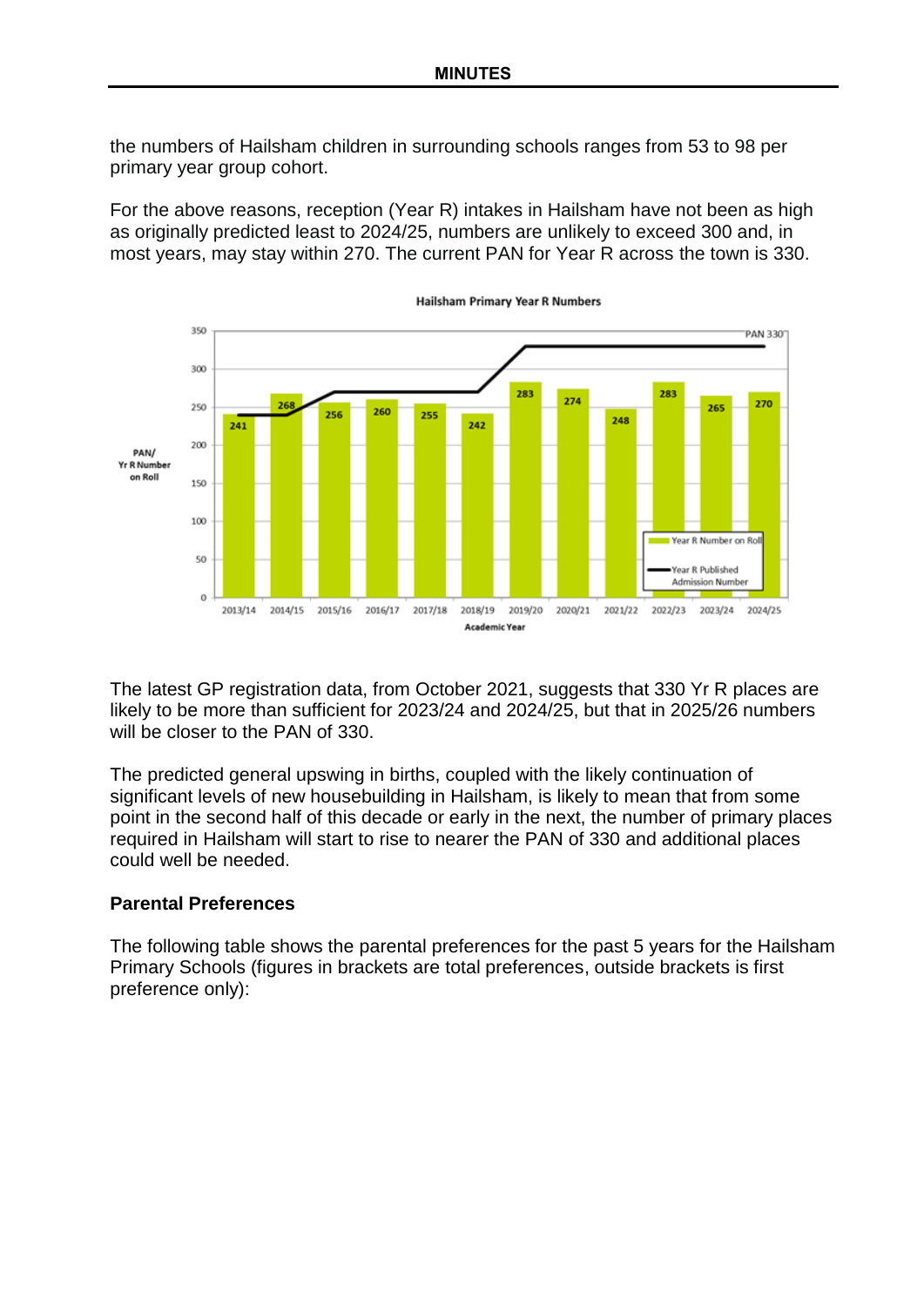| <b>Hailsham</b>    | <b>PAN</b> | 2017    | 2018    | 2019    | 2020       | 2021      |
|--------------------|------------|---------|---------|---------|------------|-----------|
| <b>Primary</b>     |            |         |         |         |            |           |
| <b>Schools</b>     |            |         |         |         |            |           |
| <b>Burfield</b>    | 30         | 19 (41) | 27 (49) | 26 (40) | 29 (42)    | 22 (28)   |
| <b>Grovelands</b>  | 90         | 100     | 80      | 103     | 82         | 82        |
|                    |            | (157)   | (134)   | (160)   | (144)      | (127)     |
| <b>HCC</b>         | 60         | N/A     | N/A     | 12(27)  | 47 (97)    | 59        |
|                    |            |         |         |         |            | (107)     |
| <b>Hawkes</b>      | 60         | 50      | 52      | 55      | 54         | 26 (84)   |
| Farm               |            | (108)   | (113)   | (124)   | (120)      |           |
| <b>Hellingly</b>   | 30         | 41      | 37      | 37      | 23 (96)    | 27 (92)   |
|                    |            | (118)   | (107)   | (131)   |            |           |
| <b>Phoenix</b>     | 30         | 13 (16) | 9(15)   | 15 (20) | 18 (28)    | 9<br>(16) |
| <b>White House</b> | 30         | 22 (33) | 19 (33) | 18 (34) | (35)<br>20 | 13 (25)   |
| <b>Total first</b> | 330        | 245     | 224     | 266     | 273        | 238       |
| prefs              |            |         |         |         |            |           |

Officers at the local authority work closely with officers in the districts as they develop their local plans and we consider the impact of local plans on our forecasts. The Council's forecasts are reviewed every year, and the next run of the forecasts will be undertaken in the summer – this will take account of the latest iteration of Wealden's Local Plan and the forecasts updated accordingly. The School Organisation Plan is published annually (in the autumn) and includes the latest forecasts and how we will ensure sufficient pupil places.

In producing forecasts of future demand for Hailsham Schools Primary and Secondary Place Planning Areas, we take into account the following factors:

- School admissions allocations and preference data for Reception and Year 7 intakes for the coming academic coming year.
- Existing numbers in schools and historic data on cohort survival patterns to inform how these numbers are likely to change as year group cohorts move up through the schools (e.g. as a result of net migration).
- New housing completions and commitment data at town/parish level provided annually by Wealden District Council, are used to provide estimates of pupil yield from new housing. We also monitor planning applications on all specific sites in the area of 15 units or more.
- Recent parental preference and pupil movement patterns gleaned from school admissions data and the school census. (Many Hailsham children traditionally take up school places outside the town).
- Live Birth and GP Registration data, as well as demographic projections of future births. These inform the estimates of the number of children coming into Reception in future years. The birth projections are 'dwelling led' and take account of the likely impact of new housing on future births.
- Existing capacity in each school and known planned changes in capacity. Capacity is monitored annually and updated to reflect expansions, new schools, the addition or removal of temporary classrooms and changes to Published Admission Numbers.